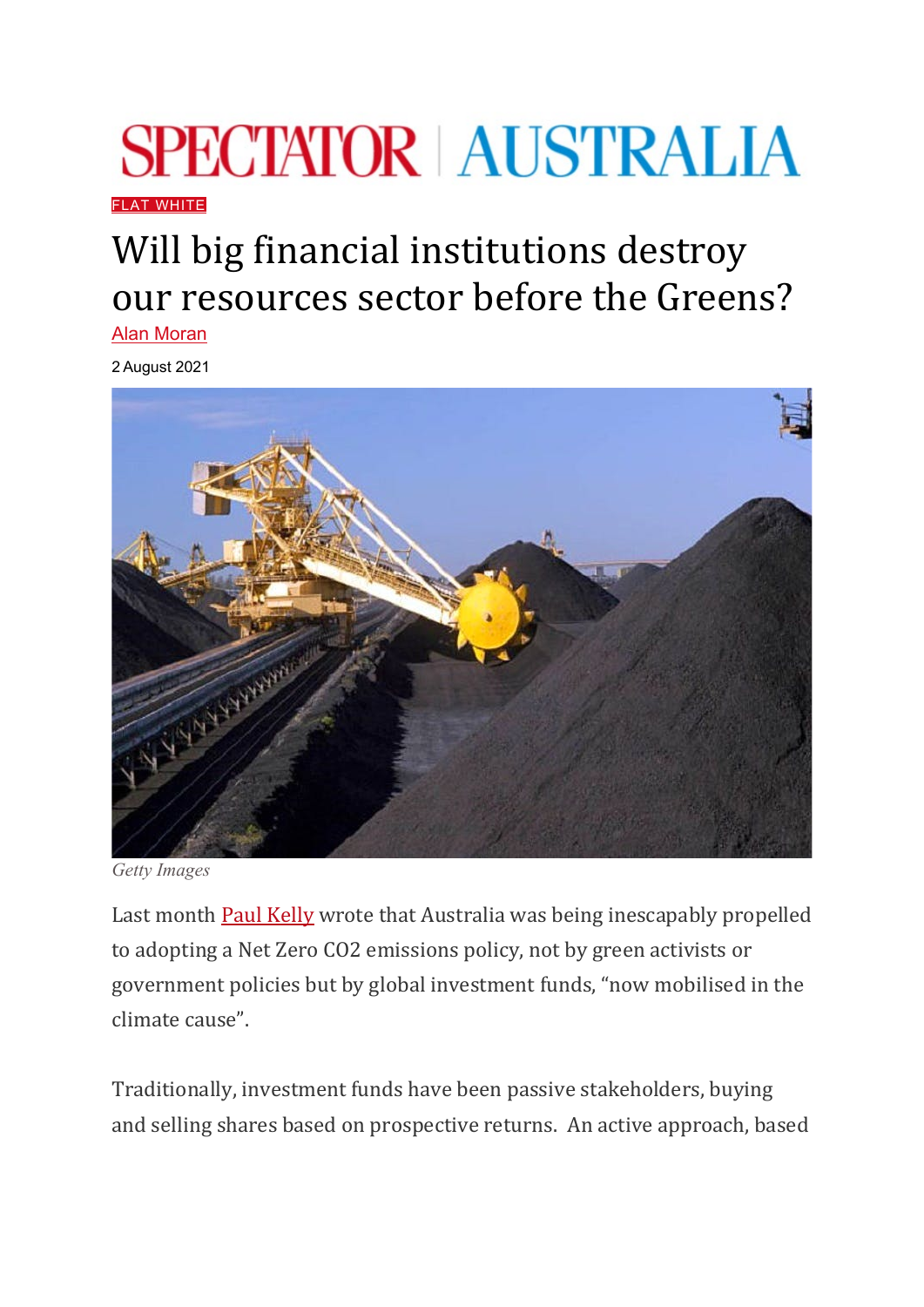on environmental, social, and governance — ESG — criteria is replacing this. The cornerstone of ESG is net CO2 neutrality.

The **[common](https://corpgov.law.harvard.edu/2021/05/29/shareholder-activism-and-esg-what-comes-next-and-how-to-prepare/)** view is that investment in firms with rich ESG pedigrees is "closely linked with business resilience, competitive strength, and financial performance." As evidence of this strong performance, "25 of 26 ESG equity index funds followed by Morningstar beat index funds tracking the most common traditional benchmarks in their category." In Australia, the latest Chant West results show half of the top 10

investment performers avoid or exclude firms with no stated program to achieve net neutrality in emissions.

| Rank        | <b>Fund</b>                                                     | <b>Return</b> | <b>Investing in Firms</b><br>without a Net Zero<br>program |
|-------------|-----------------------------------------------------------------|---------------|------------------------------------------------------------|
| $\mathbf 1$ | Hostplus - Balanced                                             | 25%           | Avoid                                                      |
| 2           | BT Panorama Full Menu - Multi-<br>manager Balanced Fund         | 23%           | No exclusions                                              |
| 3           | <b>CFS-FC FirstChoice Wsale Multi-</b><br><b>Index Balanced</b> | 22%           | No exclusions                                              |
| 4           | AustralianSuper - Balanced                                      | 21%           | Exclude                                                    |
| 5           | Sunsuper for Life - Balanced                                    | 20%           | Avoid                                                      |
| 6           | MLC MKey Business Super -<br>Horizon 4 - Balanced Portfolio     | 20%           | No exclusions                                              |
| 7           | QANTAS Super Gateway -<br>Growth                                | 20%           | No exclusions                                              |
| 8           | smartMonday PRIME - Balanced<br>Growth - Active                 | 20%           | Avoid                                                      |
| 9           | Suncorp Brighter Super Pers -<br>Multi-Manager Growth Fund      | 20%           | No exclusions                                              |
| 10          | Vision SS - Balanced Growth                                     | 20%           | Exclude                                                    |

There is, however, a problem with this "virtuous circle" being sustained.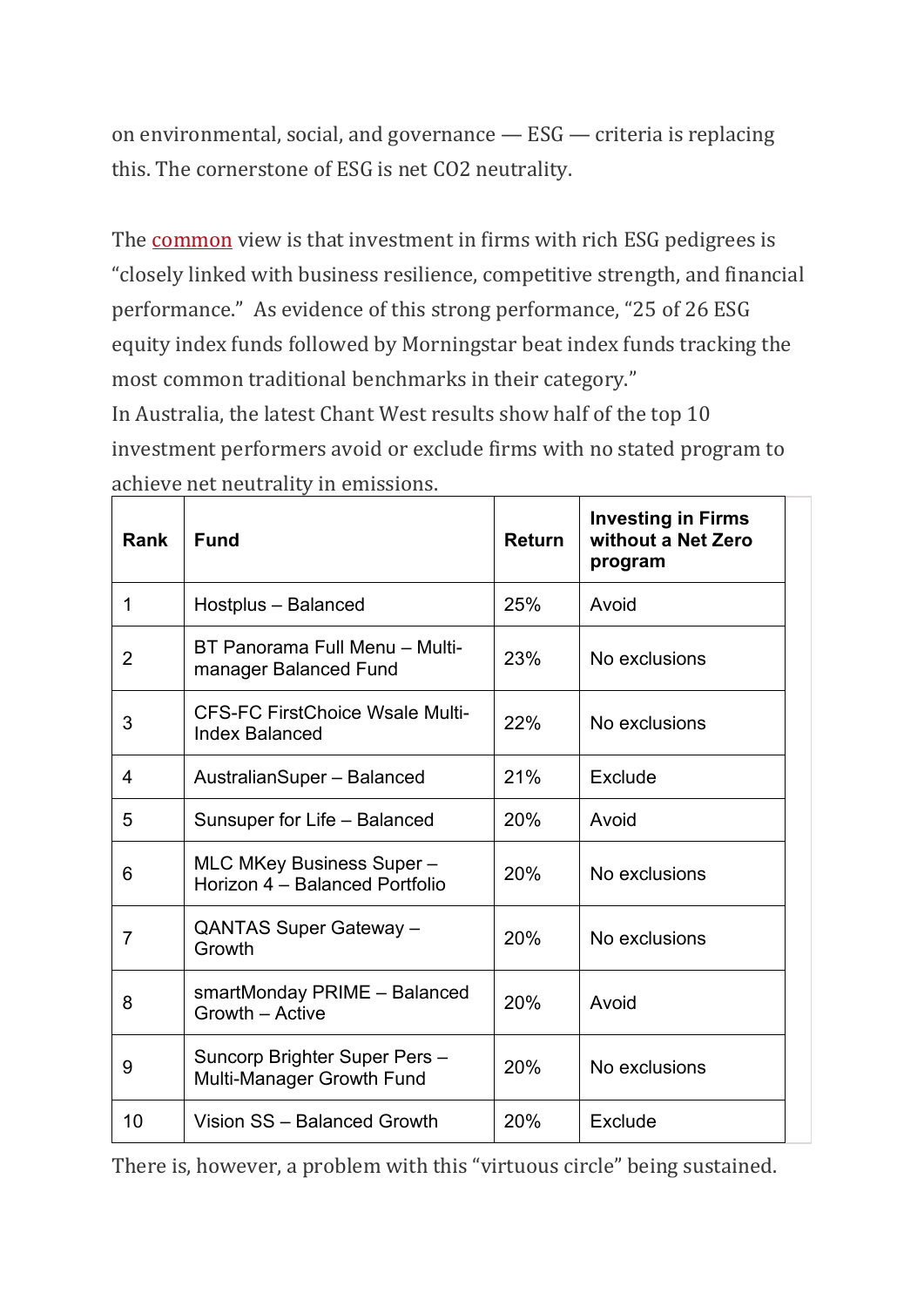The price of stocks is related to their earnings. Price to earnings ratios of firms and sectors diverge based on their different earnings prospects, risks, volatility and so on. If sentiment pushes particular firms' share prices higher than their underlying values, earnings outcomes will eventually bring about a correction. But this can be a protracted process if there is a bandwagon effect. If the proportion of investment funds attracted to ESGverified firms is increasing, the growing demand for those firms' stocks will raise their share prices, providing early ESG adopters with an increase in the market value of their portfolios.

The prospect of an eventual price correction is doubtless one consideration behind the urgings of climate worrier, Mark Carney the former governor of the Bank of England. Carney exhorts investment funds not to disinvest from ESG recalcitrant firms but rather to pressure them to decarbonise from inside the tent.

Carney's approach is that of Climate Action 100+ the members of which manage over \$54 trillion in assets, equivalent to sixty per cent of the market capitalisation of all the world's stock market exchanges. Climate Action 100+ seeks to ensure "the world's largest corporate greenhouse gas emitters take necessary action on climate change".

Even with all this financial muscle, a lack of corresponding earnings followthrough will eventually restore sentiment-boosted share prices to their underlying values. If ESG-oriented investment funds thought otherwise, they would not, as they do, press for regulatory changes forcing firms to introduce and publicise their ESG measures.

We have, over the centuries, seen many corrections following periods of sentiment-driven price effervescence. Examples include the seventeenth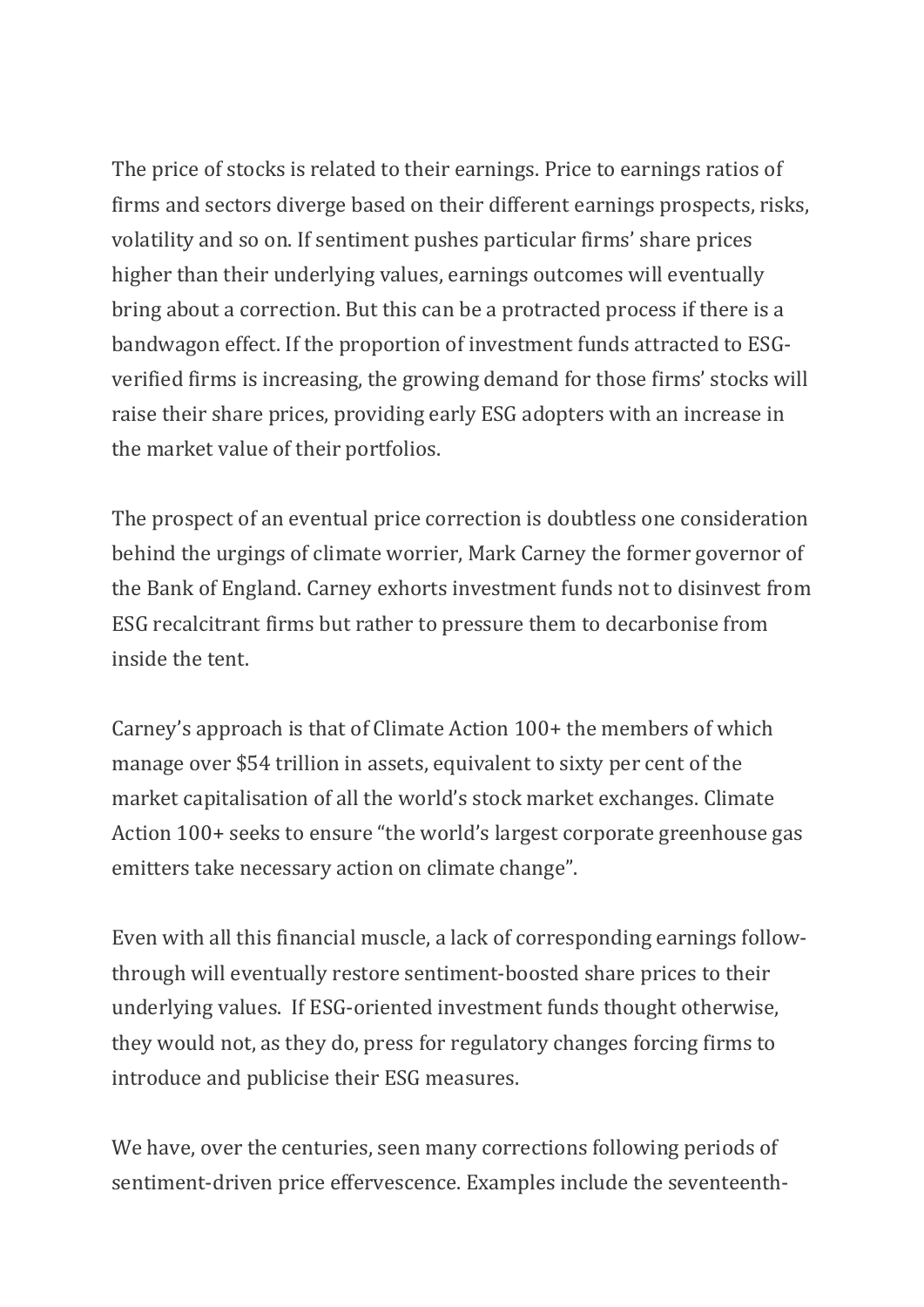century Dutch tulip mania, England's eighteenth-century South Sea Bubble and more contemporary events, for instance, booms and busts like Poseidon nickel and the Dot Coms.

The availability of finance is a vital issue for all business activities. But a constrained availability of funding for coal generation is demonstrably absent for the 263,000 MW (over tenfold Australia's existing capacity) of new coal plant being built in Asia.

Though a significant problem for Australian firms seeking hydrocarbon investments (especially with Chinese finance unwelcome), availability of finance is less important than the nation's regulatory environment with its regulations and subsidies to generation sources other than coal. To foster lower CO2 emissions, Australian taxpayers and electricity customers outlay some \$7 billion a year in renewables subsidies (consequently handicapping coal).

Added to this are judicial imposed planning constraints. One effect of these factors is that Australia is the world's highest per capita installer of wind and solar facilities. (And by applying [here,](https://consult.industry.gov.au/climate-change/erf-method-development-priorities-for-2022/) you can help the government further undermine the Australian economy by pointing to additional ways to prejudice low-cost energy. Using 2021 doublespeak, Energy Minister Angus Taylor wants to "encourage, incentivise and unlock" in order to impose further burdens, gaining applause from beneficiaries in ways that the losers won't notice.)

An ostensibly climate-driven alliance of activists from business and individuals, backed by the governments is seeking to replace low-cost hydrocarbon (and nuclear) energy by high-cost green energy. Ranged against this are iron laws of economics resting on people in general who,